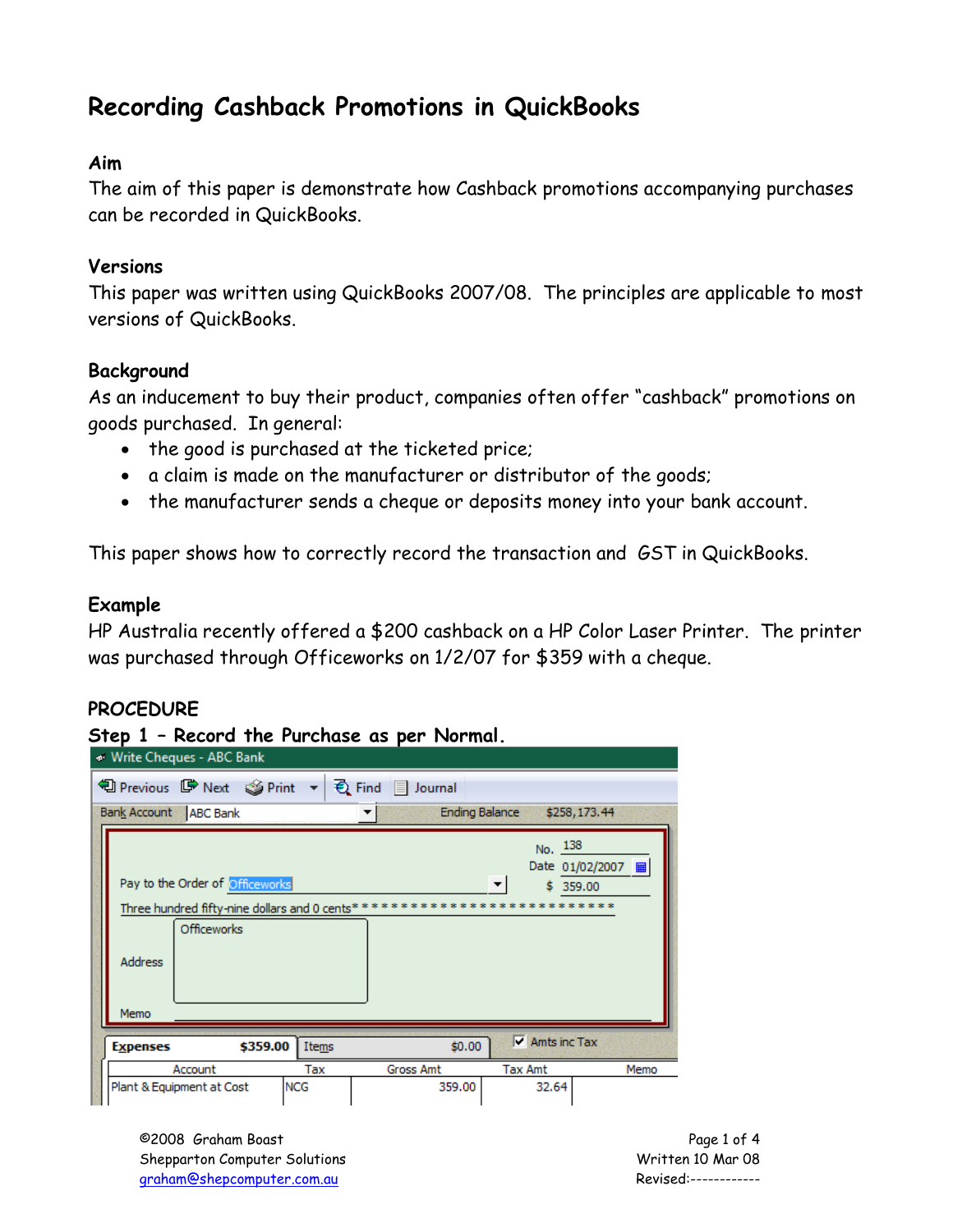Once the manufacturer accepts the claim and processes the payment, a deposit will appear in your bank account. Here I have assumed that the \$200 is deposited a month after purchase, on  $1<sup>st</sup>$  March 2007 There are now a number of steps.

#### **Step 2 – Record the CashBack as a Bill-Credit.**

Go into "Enter Bill" and select the "Credit" radio button. Fill the form as per below. Note that the allocation account is the same as we used on the purchase in Step 1 and that the supplier is the manufacturer (usually, but not always, a different legal entity from the supplier from whom you purchased.

| <b>● Enter Bills</b>                    |                                                        |                      |                                      |  |  |  |  |  |  |
|-----------------------------------------|--------------------------------------------------------|----------------------|--------------------------------------|--|--|--|--|--|--|
|                                         | <b>D</b> Previous ■ Next   2 Find Co History ■ Journal |                      |                                      |  |  |  |  |  |  |
| Credit<br>$C$ Bill                      |                                                        |                      |                                      |  |  |  |  |  |  |
|                                         | <b>Credit</b>                                          |                      |                                      |  |  |  |  |  |  |
| Supplier HP Australia                   | ▼                                                      | Date 01/03/2007 =    |                                      |  |  |  |  |  |  |
|                                         |                                                        | Credit Amount 200.00 |                                      |  |  |  |  |  |  |
|                                         | Ref. No.                                               |                      |                                      |  |  |  |  |  |  |
| HP Cash Back Promotion<br>Memo          |                                                        |                      |                                      |  |  |  |  |  |  |
| \$200.00<br><b>Expenses</b>             | Items                                                  | \$0.00               | $\overline{\mathsf{v}}$ Amts inc Tax |  |  |  |  |  |  |
| Account                                 | Tax                                                    | <b>Gross Amt</b>     | <b>Tax Amt</b>                       |  |  |  |  |  |  |
| <b>NCG</b><br>Plant & Equipment at Cost |                                                        | 200,00               | 18.18                                |  |  |  |  |  |  |

#### **Step 3 – Record the Deposit.**

Two important things to note here:

- the "received from" needs to be the same supplier name used in step 2; and
- the allocation account **must** be Accounts Payable.

| <b>TIL Make Deposits</b>                                                                                    |                                                            |                       |         | Ask a help question   Ask   Thow Do I? |       | $\mathbf{x}$         |  |  |  |
|-------------------------------------------------------------------------------------------------------------|------------------------------------------------------------|-----------------------|---------|----------------------------------------|-------|----------------------|--|--|--|
|                                                                                                             | 19 Previous ■ Next Sprint ▼ ■ Payments ■ Journal           |                       |         |                                        |       |                      |  |  |  |
| Deposit To ABC Bank                                                                                         | Date 01/03/2008 - Memo Deposit<br>$\vert \mathbf{v} \vert$ |                       |         |                                        |       |                      |  |  |  |
| Click Payments to select customer payments that you have received. List any other amounts to deposit below. |                                                            |                       |         |                                        |       |                      |  |  |  |
|                                                                                                             |                                                            |                       |         |                                        |       |                      |  |  |  |
| <b>Received From</b>                                                                                        | From Account                                               | Memo                  | Cha No. | Pmt Meth.                              | Class | Amount               |  |  |  |
| HP Australia                                                                                                | <b>Accounts Payable</b>                                    | HP CashBack Promotion |         | DirDeb                                 |       | $200.00$ $\triangle$ |  |  |  |

By using Accounts Payable, the deposit will show on the Unpaid Bills report.

| <b>HP Australia</b>       |            |           |
|---------------------------|------------|-----------|
| Credit                    | 01/03/2007 | $-200.00$ |
| Deposit                   | 01/03/2008 | 200.00    |
| <b>Total HP Australia</b> |            | 0.00      |

©2008 Graham Boast Page 2 of 4 Shepparton Computer Solutions and the Computer Solutions of the Computer Solutions of the Computer Solutions of the Computer Solutions of the Computer Solutions of the Computer Solutions of the Computer Solutions of the Co graham@shepcomputer.com.au Revised:------------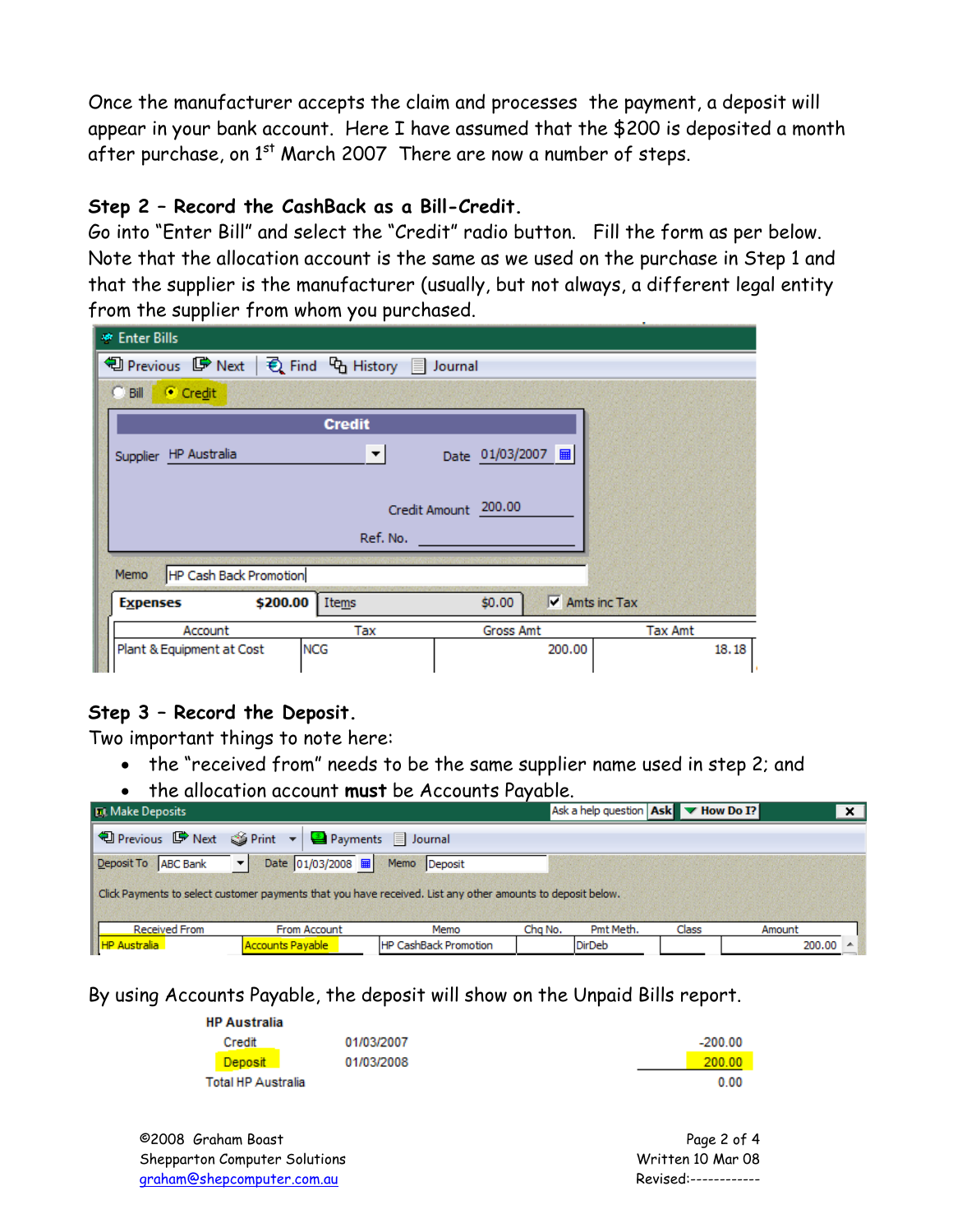### **Step 4 – Finalise the Transaction**

| <b>A</b> Pay Bills                        |                                                                |                           |                                                                           | Ask a help question   Ask   W How Do I? |             |  |  |
|-------------------------------------------|----------------------------------------------------------------|---------------------------|---------------------------------------------------------------------------|-----------------------------------------|-------------|--|--|
| Select Bills to be Paid<br>Show bills     | ○ Due on or before 11/03/2008 ■<br>Show all bills              | Sort Bills By<br>Due Date | $\blacktriangledown$                                                      |                                         |             |  |  |
| Date Due<br>✔                             | Supplier                                                       | Ref. No.                  | Amt. Due                                                                  | <b>Credits Used</b>                     | Amt. To Pay |  |  |
|                                           | 03/01/2004 Remarkable Hotel                                    |                           | 198.00                                                                    | 0.00                                    | 0.00        |  |  |
|                                           | 25/02/2004 Homeware House Items                                |                           | 1,905.25                                                                  | 0.00                                    | 0.00        |  |  |
|                                           | 07/03/2004 Georgian Plywood Import Co.                         |                           | 4,000.00                                                                  | 0.00                                    | 0.00        |  |  |
|                                           | 10/03/2004 Remarkable Hotel                                    |                           | 605.00                                                                    | 0.00                                    | 0.00        |  |  |
|                                           | 15/03/2004 Rajah Furniture                                     |                           | 2,310.50                                                                  | 0.00                                    | 0.00        |  |  |
|                                           | HP Australia                                                   |                           | 200.00                                                                    | 0.00                                    | 200.00      |  |  |
|                                           |                                                                |                           |                                                                           |                                         |             |  |  |
|                                           |                                                                | <b>Totals</b>             | 9.218.75                                                                  | 0.00                                    | 200.00      |  |  |
| Supplier<br>Bill Ref. No.<br>Go to Bill   | Credit Information for Highlighted Bill<br><b>HP Australia</b> |                           | Number of Credits<br><b>Total Credits Available</b><br><b>Set Credits</b> | 1<br>200.00                             |             |  |  |
| <b>Payment Account</b><br><b>ABC Bank</b> | Payment Method<br>Cheque                                       | To be printed             | Payment Date                                                              |                                         |             |  |  |
| <b>Ending Balance</b>                     | 278,561.44                                                     | Assign cheque no.         | 01/03/2008   国                                                            |                                         |             |  |  |
|                                           |                                                                |                           |                                                                           |                                         |             |  |  |

### Use the Pay Bills function to offset the Bill-Credit against the Deposit

Steps are:

- select the Deposit for HP Australia (showing as a Bill w/out a due date);
- select the "Set Credits" button. The screen on right will appear with the credit selected ….
- select "Done" you will return to the Pay Bills screen.
- select "Pay & Close"Pay & Close

| sia Credits<br>Bill   |                      |             |                                          | $\mathbf{R}$     |
|-----------------------|----------------------|-------------|------------------------------------------|------------------|
| Supplier<br>Ref. No.  | <b>HP Australia</b>  |             | <b>Amount Due</b><br><b>Credits Used</b> | 200,00<br>200.00 |
| Date<br>Original Amt. | 01/03/2007<br>200,00 |             | Amt. To Pay                              | 0.00             |
|                       |                      |             |                                          |                  |
|                       |                      |             |                                          |                  |
| Date                  | Ref. No.             | Credit Amt. | Amt. To Use                              | Credit Balance   |
| 01/03/2007            |                      | 200.00      | 200.00                                   | 0.00<br>۸        |
|                       |                      |             |                                          | ٠                |
|                       | <b>Totals</b>        | 200.00      | 200.00                                   | 0.00             |
|                       |                      |             |                                          | Clear            |
|                       |                      |             |                                          |                  |

©2008 Graham Boast Page 3 of 4 Shepparton Computer Solutions and the Computer Solutions of the Computer Solutions of the Computer Solutions of Marine Marine Marine Marine Marine Marine Marine Marine Marine Marine Marine Marine Marine Marine Marine Marin graham@shepcomputer.com.au Revised:------------